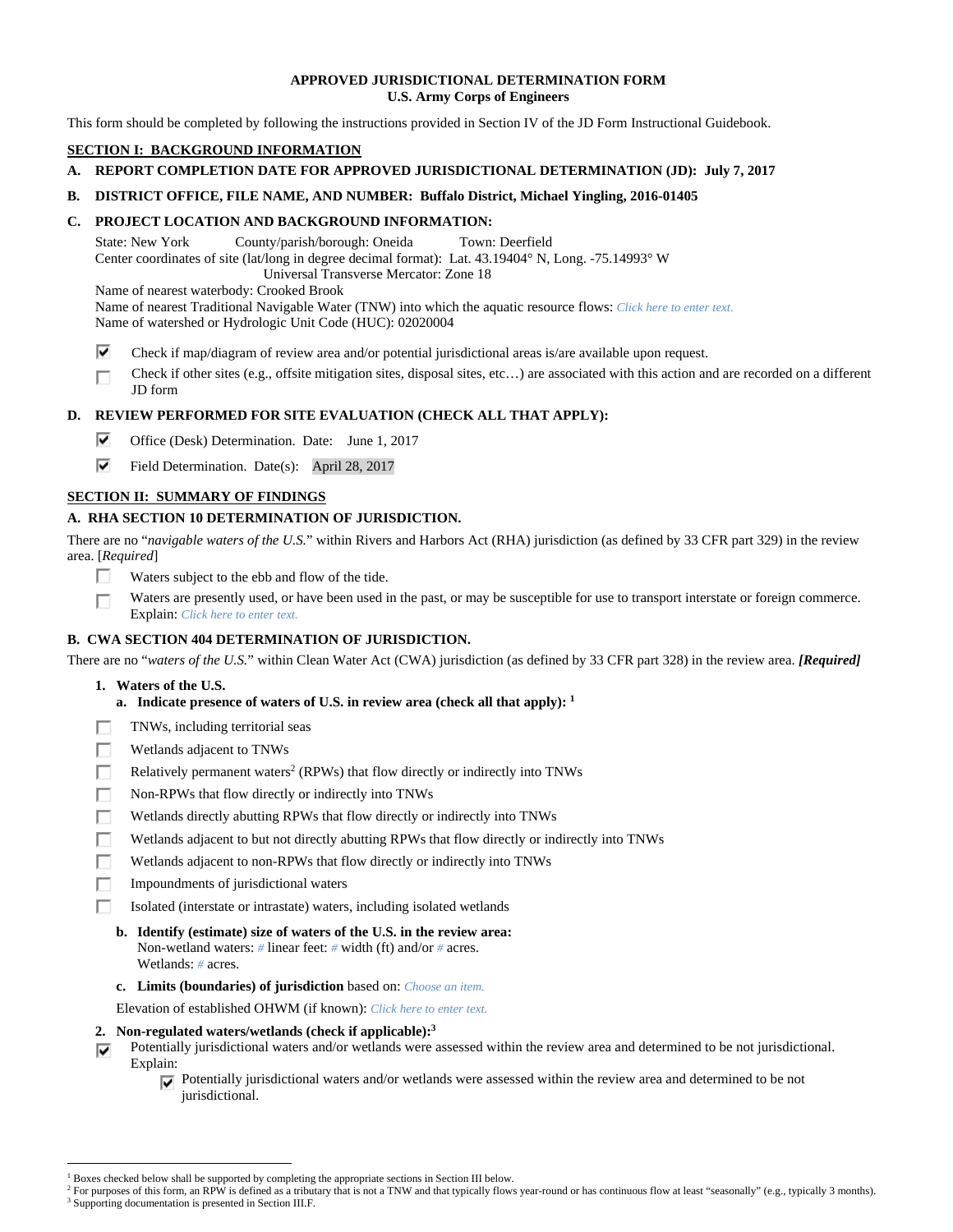Explain: **A wetland was delineated on the site, measuring 0.18 acres in size. The wetland is outside Department of the Army jurisdiction and do not meet the criteria for a jurisdictional water of the United States according to 33 CFR Part 328.3(a)(1-7) as follows:** 

1. does not/have not supported interstate or foreign commerce; **The wetland does not provide any ecological interconnect to downstream waters and is not confined by a berm, dam, or obstruction other than topography.** 

2. are not an interstate water/wetland; **the wetland does not cross state boundaries**

3. the degradation or destruction of which would not affect interstate or foreign commerce and do not include such waters:

- (i) which are or could be used by interstate or foreign travelers for recreational or other purposes; or
- (ii) from which fish or shellfish are or could be taken and sold in interstate or foreign commerce; or (iii) which are used or could be used for industrial purpose by industries in interstate commerce
- which are used or could be used for industrial purpose by industries in interstate commerce

## **The wetland cannot be used by interstate or foreign travelers for recreational or other purposes, fish or shellfish cannot be taken and sold in interstate or foreign commerce, and the wetland could not be used for industrial purposes by industries in interstate commerce.**

4. is not an impoundment of water otherwise defined as WOUS under the definition;

5. is not a tributary of waters identified in paragraphs  $(a)(1)-(4)$  of this section;

6. is not a territorial sea;

#### **7. is not adjacent to waters (other than waters that are themselves wetlands) identified in paragraphs (a)(1)-(6) of this section;**

The wetland, measuring 0.18 acres is a small isolated depression that has no surface hydrological connection to downstream waters. It is a wet meadow wetland located wholly within the project site. There was a small channel found flowing out of the wetland at the time of the site inspection, however, it was during a time of above average rainfall, and it dissipated approximately 75 feet before reaching a downstream water. Note that the flow in the channel turned into overland sheet flow, where it then dissipated. The wetland is located at least 150 linear feet from the nearest stream.

Limited functional attributes for the wetland includes: 1) collection of surface water runoff; 2) storm water retention; and 3) wildlife habitat for mammals, amphibians and migratory birds. The source of hydrology is anticipated to be precipitation and surface water run-off. There is a potential for groundwater influence at the upper end of the wetland. Collected water infiltrates or evaporates and/or enters the drainage feature noted above, where it dissipates into the ground. There could be a shallow subsurface connections between the wetland and the nearby stream, but it was not in the form of a single point of entry. Rather it appears that the drainage feature fans out into an area where the water dissipates into the ground during high water events. Nothing along the bank of the stream provided evidence of a shallow subsurface drainage into the stream. Also, due to the small size of the wetland (0.18), it is not anticipated that the amount of water that could be held in the wetland would be great enough to reach the creek via shallow subsurface flow. Given the lack of hydrologic connection, the above-described wetland does not comprise a component of an ecological continuum and does not contribute to characteristics that would influence the physical, chemical, and biological integrity of downstream waters.

#### **SECTION III: CWA ANALYSIS**

## **A. TNWs AND WETLANDS ADJACENT TO TNWs**

**The agencies will assert jurisdiction over TNWs and wetlands adjacent to TNWs. If the aquatic resource is a TNW, complete Section III.A.1 and Section III.D.1. only; if the aquatic resource is a wetland adjacent to a TNW, complete Sections III.A.1 and 2 and Section III.D.1.; otherwise, see Section III.B below**.

 **1. TNW** 

 Identify TNW: *Click here to enter text.* Summarize rationale supporting determination: *Click here to enter text.*

#### **2. Wetland adjacent to TNW**

Summarize rationale supporting conclusion that wetland is "adjacent": *Click here to enter text.*

#### **B. CHARACTERISTICS OF TRIBUTARY (THAT IS NOT A TNW) AND ITS ADJACENT WETLANDS (IF ANY):**

**This section summarizes information regarding characteristics of the tributary and its adjacent wetlands, if any, and it helps determine whether or not the standards for jurisdiction established under Rapanos have been met.** 

**The agencies will assert jurisdiction over non-navigable tributaries of TNWs where the tributaries are "relatively permanent**  waters" (RPWs), i.e. tributaries that typically flow year-round or have continuous flow at least seasonally (e.g., typically 3 months). **A wetland that directly abuts an RPW is also jurisdictional. If the aquatic resource is not a TNW, but has year-round (perennial) flow, skip to Section III.D.2. If the aquatic resource is a wetland directly abutting a tributary with perennial flow, skip to Section III.D.4.** 

**A wetland that is adjacent to but that does not directly abut an RPW requires a significant nexus evaluation. Corps districts and EPA regions will include in the record any available information that documents the existence of a significant nexus between a relatively permanent tributary that is not perennial (and its adjacent wetlands if any) and a traditional navigable water, even though a significant nexus finding is not required as a matter of law.**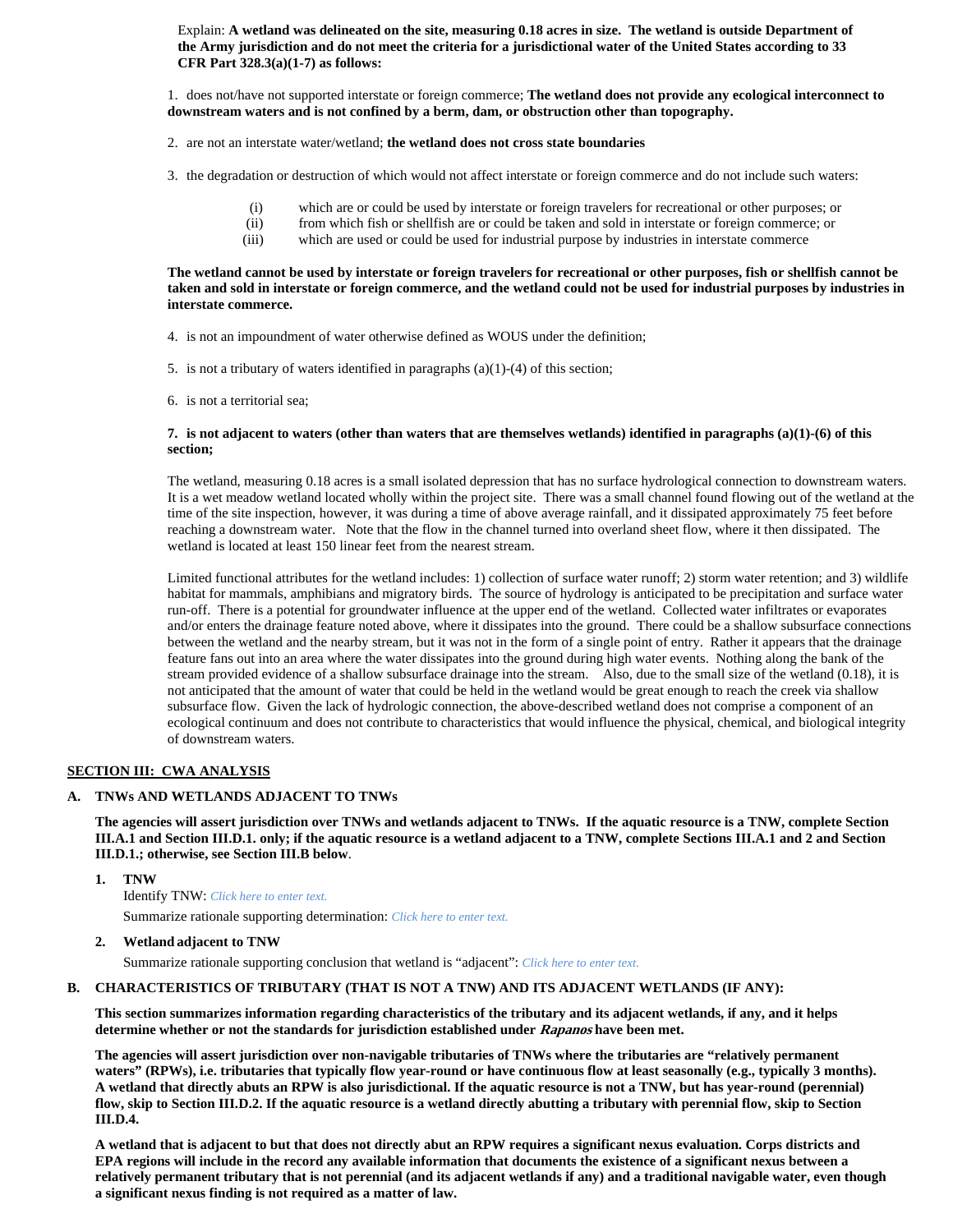If the waterbody<sup>4</sup> is not an RPW, or a wetland directly abutting an RPW, a JD will require additional data to determine if the **waterbody has a significant nexus with a TNW. If the tributary has adjacent wetlands, the significant nexus evaluation must consider the tributary in combination with all of its adjacent wetlands. This significant nexus evaluation that combines, for analytical purposes, the tributary and all of its adjacent wetlands is used whether the review area identified in the JD request is the tributary, or its adjacent wetlands, or both. If the JD covers a tributary with adjacent wetlands, complete Section III.B.1 for the tributary, Section III.B.2 for any onsite wetlands, and Section III.B.3 for all wetlands adjacent to that tributary, both onsite and offsite. The determination whether a significant nexus exists is determined in Section III.C below.** 

- **1. Characteristics of non-TNWs that flow directly or indirectly into TNW** 
	- **(i) General Area Conditions:**  Watershed size: *# Choose an item.* Drainage area: *# Choose an item.*

 Average annual rainfall: *#* inches Average annual snowfall: *#* inches

#### **(ii) Physical Characteristics:**

- (a) Relationship with TNW:
	- $\Box$  Tributary flows directly into TNW.
	- Tributary flows through *Choose an item.* tributaries before entering TNW.

 Project waters are *Choose an item.* river miles from TNW. Project waters are *Choose an item.* river miles from RPW. Project waters are *Choose an item.* aerial (straight) miles from TNW. Project waters are *Choose an item.* aerial (straight) miles from RPW. Project waters cross or serve as state boundaries. Explain: *Click here to enter text.*

Identify flow route to TNW5: *Click here to enter text.* Tributary stream order, if known: *Click here to enter text.*

(b) General Tributary Characteristics (check all that apply):

| <b>Tributary</b> is: |  | Natural |
|----------------------|--|---------|
|----------------------|--|---------|

- Artificial (man-made). Explain: *Click here to enter text.*
	- Manipulated (man-altered). Explain: *Click here to enter text.*

**Tributary** properties with respect to top of bank (estimate):

 Average width: *#* feet Average depth: *#* feet Average side slopes: *Choose an item.*

Primary tributary substrate composition (check all that apply):

| $\Box$ Silts   | $\Box$ Sands                                        | $\Box$ Concrete |
|----------------|-----------------------------------------------------|-----------------|
| $\Box$ Cobbles | $\Box$ Gravel                                       | $\Box$ Muck     |
| $\Box$ Bedrock | Vegetation. Type/% cover: Click here to enter text. |                 |

Other. Explain: *Click here to enter text.*

 Tributary condition/stability [e.g., highly eroding, sloughing banks]. Explain: *Click here to enter text.* Presence of run/riffle/pool complexes. Explain: *Click here to enter text.* Tributary geometry: *Choose an item.* Tributary gradient (approximate average slope): *#*%

 $(c)$  Flow:

 $\overline{a}$ 

Tributary provides for: *Choose an item.*

 Estimate average number of flow events in review area/year: *Choose an item.* Describe flow regime: *Click here to enter text.*

Other information on duration and volume: *Click here to enter text.*

Surface flow is: *Choose an item.* Characteristics: *Click here to enter text.*

 Subsurface flow: *Choose an item.* Explain findings: *Click here to enter text.* Dye (or other) test performed: *Click here to enter text.*

Tributary has (check all that apply):

- Bed and banks
	- OHWM<sup>6</sup> (check all indicators that apply):
	- clear, natural line impressed on the bank  $\Box$  the presence of litter and debris

<sup>4</sup> Note that the Instructional Guidebook contains additional information regarding swales, ditches, washes, and erosional features generally and in the arid West.

<sup>&</sup>lt;sup>5</sup> Flow route can be described by identifying, e.g., tributary a, which flows through the review area, to flow into tributary b, which then flows into TNW.  $\frac{6}{1}$  a particular into the continuity in the **OHWM** does no

<sup>&</sup>lt;sup>6</sup>A natural or man-made discontinuity in the OHWM does not necessarily sever jurisdiction (e.g., where the stream temporarily flows underground, or where the OHWM has been removed by development or agricultural practices). Where there is a break in the OHWM that is unrelated to the waterbody's flow regime (e.g., flow over a rock outcrop or through a culvert), the agencies will look for indicators of flow above and below the break.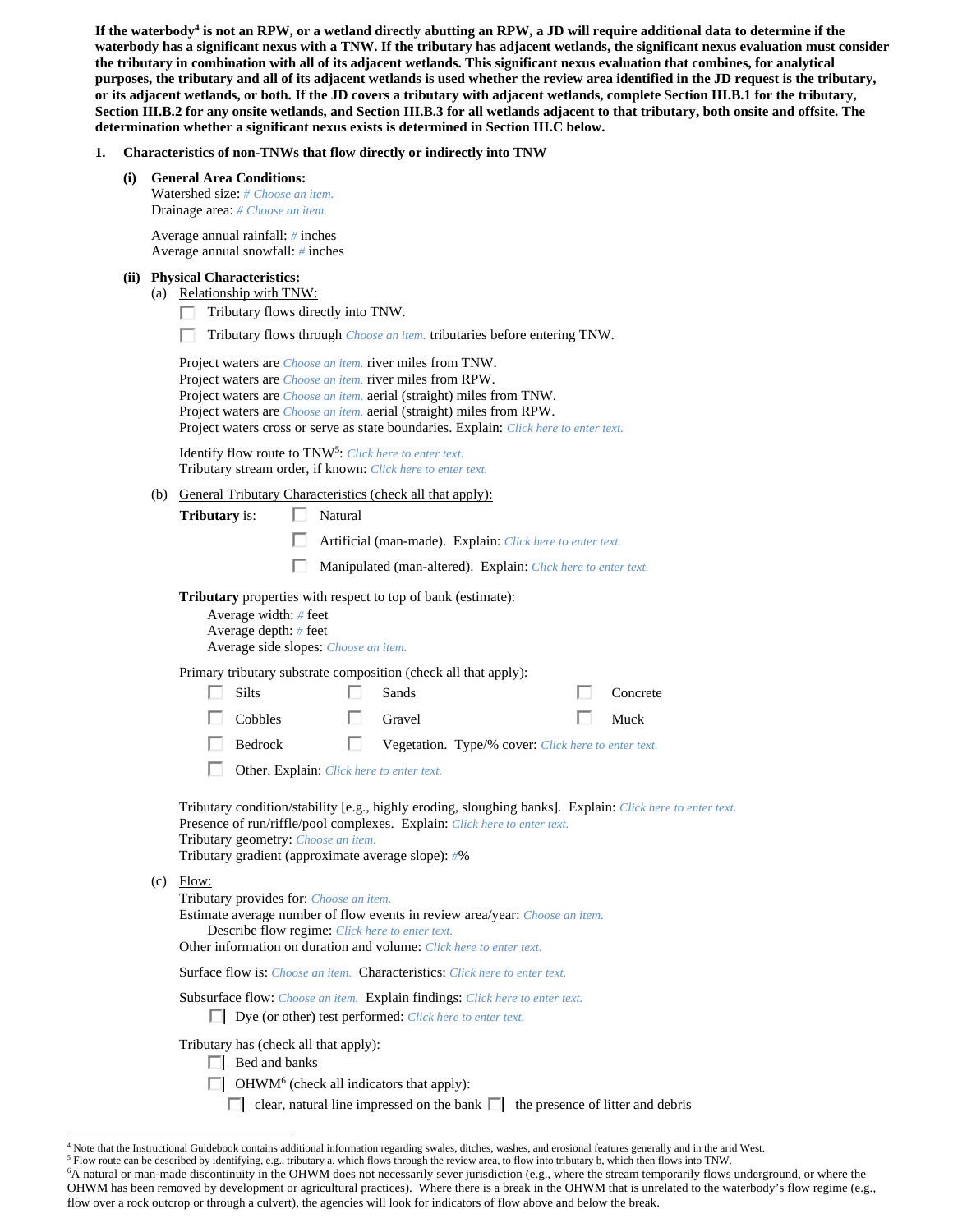| destruction of terrestrial vegetation<br>changes in the character of soil<br>the presence of wrack line<br>shelving<br>vegetation matted down, bent, or absent  <br>sediment sorting<br>leaf litter disturbed or washed away<br>scour<br>sediment deposition<br>multiple observed or predicted flow events<br>water staining<br>abrupt change in plant community Click here to enter text.<br>other (list): Click here to enter text.<br>Discontinuous OHWM. <sup>7</sup> Explain: Click here to enter text.                                                                                                                                        |
|-----------------------------------------------------------------------------------------------------------------------------------------------------------------------------------------------------------------------------------------------------------------------------------------------------------------------------------------------------------------------------------------------------------------------------------------------------------------------------------------------------------------------------------------------------------------------------------------------------------------------------------------------------|
| If factors other than the OHWM were used to determine lateral extent of CWA jurisdiction (check all that apply):<br>$\Box$ High Tide Line indicated by:<br>Mean High Water Mark indicated by:<br>$\Box$ oil or scum line along shore objects<br>survey to available datum;<br>fine shell or debris deposits (foreshore)<br>physical markings;<br>ш<br>physical markings/characteristics<br>vegetation lines/changes in vegetation types.<br>tidal gauges<br>other (list): Click here to enter text.                                                                                                                                                 |
| (iii) Chemical Characteristics:<br>Characterize tributary (e.g., water color is clear, discolored, oily film; water quality; general watershed characteristics, etc.).<br><b>Explain:</b> Click here to enter text.<br>Identify specific pollutants, if known: Click here to enter text.                                                                                                                                                                                                                                                                                                                                                            |
| (iv) Biological Characteristics. Channel supports (check all that apply):<br>Riparian corridor. Characteristics (type, average width): Click here to enter text.<br>Wetland fringe. Characteristics: Click here to enter text.<br>Habitat for:<br>п<br>Federally Listed species. Explain findings: Click here to enter text.<br>Fish/spawn areas. Explain findings: Click here to enter text.<br>Other environmentally-sensitive species. Explain findings: Click here to enter text.<br>Aquatic/wildlife diversity. Explain findings: Click here to enter text.                                                                                    |
|                                                                                                                                                                                                                                                                                                                                                                                                                                                                                                                                                                                                                                                     |
| Characteristics of wetlands adjacent to non-TNW that flow directly or indirectly into TNW<br>2.<br><b>Physical Characteristics:</b><br>(i)<br><b>General Wetland Characteristics:</b><br>(a)<br>Properties:<br>Wetland size: $#$ acres<br>Wetland type. Explain: Click here to enter text.<br>Wetland quality. Explain: Click here to enter text.<br>Project wetlands cross or serve as state boundaries. Explain: Click here to enter text.<br>(b) General Flow Relationship with Non-TNW:<br>Flow is: Choose an item. Explain: Click here to enter text.<br>Surface flow is: Choose an item.<br><b>Characteristics:</b> Click here to enter text. |
| Subsurface flow: Choose an item. Explain findings: Click here to enter text.<br>$\Box$ Dye (or other) test performed: <i>Click here to enter text</i> .<br>(c) Wetland Adjacency Determination with Non-TNW:                                                                                                                                                                                                                                                                                                                                                                                                                                        |
| Directly abutting<br><b>I</b><br>Not directly abutting<br>L.<br>Discrete wetland hydrologic connection. Explain: Click here to enter text.<br>ш<br>Ecological connection. Explain: Click here to enter text.<br>ш<br>п<br>Separated by berm/barrier. Explain: Click here to enter text.                                                                                                                                                                                                                                                                                                                                                             |
| (d) Proximity (Relationship) to TNW<br>Project wetlands are <i>Choose an item.</i> river miles from TNW.<br>Project waters are <i>Choose an item.</i> aerial (straight) miles from TNW.<br>Flow is from: <i>Choose an item.</i><br>Estimate approximate location of wetland as within the Choose an item. floodplain.                                                                                                                                                                                                                                                                                                                               |

 **(ii) Chemical Characteristics:**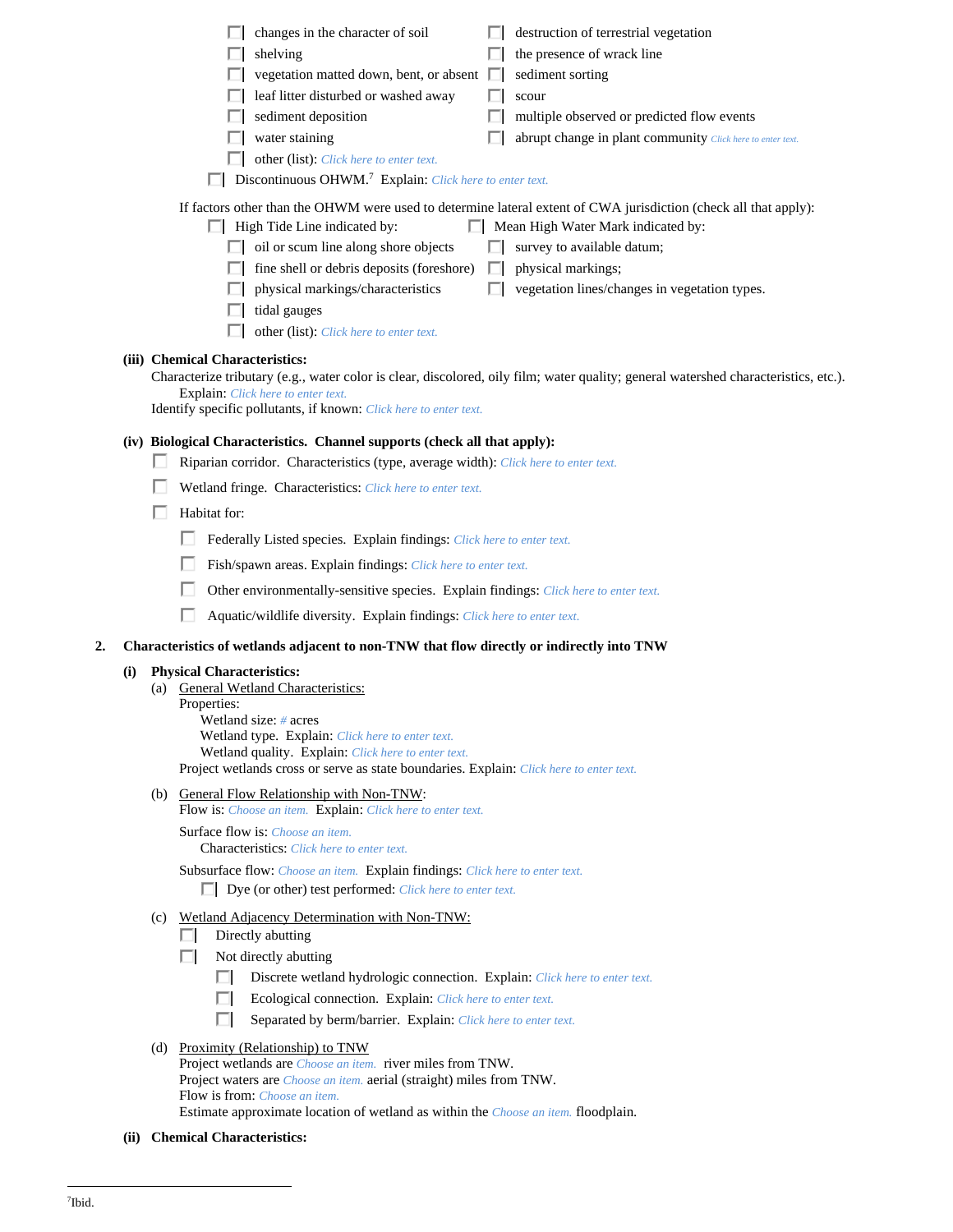Characterize wetland system (e.g., water color is clear, brown, oil film on surface; water quality; general watershed characteristics; etc.). Explain: *Click here to enter text.*

Identify specific pollutants, if known: *Click here to enter text.*

#### **(iii) Biological Characteristics. Wetland supports (check all that apply):**

- Riparian buffer. Characteristics (type, average width): *Click here to enter text.*
- Vegetation type/percent cover. Explain: *Click here to enter text.*
- $\Box$  Habitat for:
	- Federally Listed species. Explain findings: *Click here to enter text*.
	- Fish/spawn areas. Explain findings: *Click here to enter text.*
	- Other environmentally-sensitive species. Explain findings: *Click here to enter text.*
	- Aquatic/wildlife diversity. Explain findings: *Click here to enter text.*

## **3. Characteristics of all wetlands adjacent to the tributary (if any)**

 All wetland(s) being considered in the cumulative analysis: *Choose an item.* Approximately (*#*) acres in total are being considered in the cumulative analysis.

For each wetland, specify the following:

| Directly abuts? $(Y/N)$ | Size (in acres) | Directly abuts? $(Y/N)$ | Size (in acres) |
|-------------------------|-----------------|-------------------------|-----------------|
| $^{\prime}$ /N          |                 |                         |                 |
| Y/N                     |                 | Y / N                   |                 |
| Y/N                     |                 | Y/N                     |                 |
| Y/N                     |                 | Y / N                   |                 |

Summarize overall biological, chemical and physical functions being performed: *Click here to enter text.*

## **C. SIGNIFICANT NEXUS DETERMINATION**

**A significant nexus analysis will assess the flow characteristics and functions of the tributary itself and the functions performed by any wetlands adjacent to the tributary to determine if they significantly affect the chemical, physical, and biological integrity of a TNW. For each of the following situations, a significant nexus exists if the tributary, in combination with all of its adjacent wetlands, has more than a speculative or insubstantial effect on the chemical, physical and/or biological integrity of a TNW. Considerations when evaluating significant nexus include, but are not limited to the volume, duration, and frequency of the flow of water in the tributary and its proximity to a TNW, and the functions performed by the tributary and all its adjacent wetlands. It is not appropriate to determine significant nexus based solely on any specific threshold of distance (e.g. between a tributary and its adjacent wetland or between a tributary and the TNW). Similarly, the fact an adjacent wetland lies within or outside of a floodplain is not solely determinative of significant nexus.** 

## **Draw connections between the features documented and the effects on the TNW, as identified in the** *Rapanos* **Guidance and discussed in the Instructional Guidebook. Factors to consider include, for example:**

- Does the tributary, in combination with its adjacent wetlands (if any), have the capacity to carry pollutants or flood waters to TNWs, or to reduce the amount of pollutants or flood waters reaching a TNW?
- Does the tributary, in combination with its adjacent wetlands (if any), provide habitat and lifecycle support functions for fish and other species, such as feeding, nesting, spawning, or rearing young for species that are present in the TNW?
- Does the tributary, in combination with its adjacent wetlands (if any), have the capacity to transfer nutrients and organic carbon that support downstream foodwebs?
- Does the tributary, in combination with its adjacent wetlands (if any), have other relationships to the physical, chemical, or biological integrity of the TNW?

### *Note: the above list of considerations is not inclusive and other functions observed or known to occur should be documented below:*

- **1. Significant nexus findings for non-RPW that has no adjacent wetlands and flows directly or indirectly into TNWs.** Explain findings of presence or absence of significant nexus below, based on the tributary itself, then go to Section III.D: *Click here to enter text.*
- **2. Significant nexus findings for non-RPW and its adjacent wetlands, where the non-RPW flows directly or indirectly into TNWs.**  Explain findings of presence or absence of significant nexus below, based on the tributary in combination with all of its adjacent wetlands, then go to Section III.D: *Click here to enter text.*
- **3. Significant nexus findings for wetlands adjacent to an RPW but that do not directly abut the RPW.** Explain findings of presence or absence of significant nexus below, based on the tributary in combination with all of its adjacent wetlands, then go to Section III.D: *Click here to enter text.*

## **D. DETERMINATIONS OF JURISDICTIONAL FINDINGS. THE SUBJECT WATERS/WETLANDS ARE (CHECK ALL THAT APPLY):**

- **1. TNWs and Adjacent Wetlands.** Check all that apply and provide size estimates in review area:
	- **TNWs:** # linear feet # width (ft), Or, # acres.
	- Wetlands adjacent to TNWs: *#* acres.
- **2. RPWs that flow directly or indirectly into TNWs.** 
	- Tributaries of TNWs where tributaries typically flow year-round are jurisdictional. Provide data and rationale indicating that tributary is perennial: *Click here to enter text.*.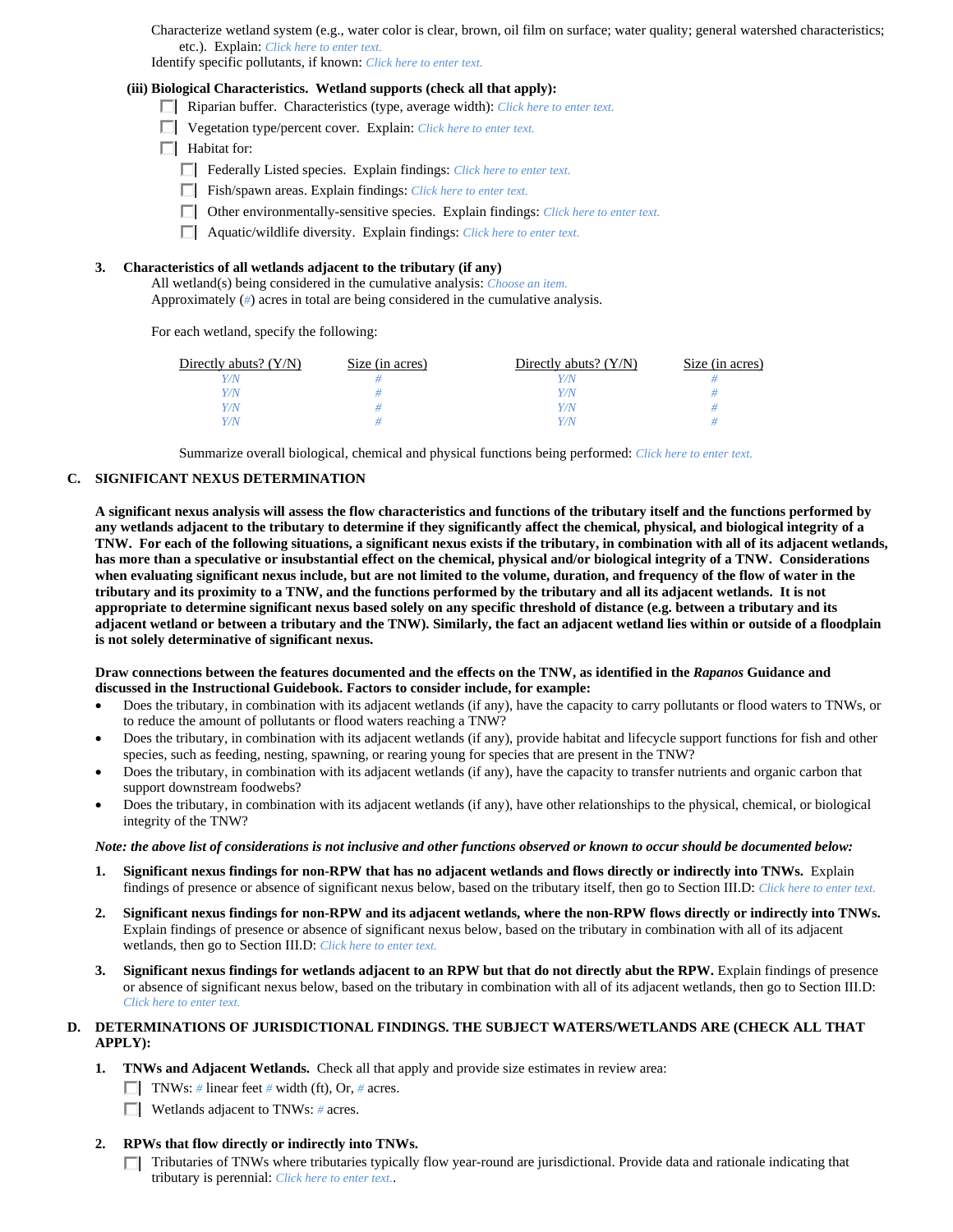Tributaries of TNW where tributaries have continuous flow "seasonally" (e.g., typically three months each year) are jurisdictional. Data supporting this conclusion is provided at Section III.B. Provide rationale indicating that tributary flows seasonally: *Click here to enter text.*.

Provide estimates for jurisdictional waters in the review area (check all that apply):

- $\Box$  Tributary waters: *#* linear feet *#* width (ft).
- Other non-wetland waters: *#* acres. Identify type(s) of waters: *Click here to enter text.*

## **3. Non-RPWs8 that flow directly or indirectly into TNWs.**

Waterbody that is not a TNW or an RPW, but flows directly or indirectly into a TNW, and it has a significant nexus with a П. TNW is jurisdictional. Data supporting this conclusion is provided at Section III.C.

Provide estimates for jurisdictional waters within the review area (check all that apply):

- Tributary waters: # linear feet # width (ft).
- Other non-wetland waters: *#* acres.

Identify type(s) of waters: *Click here to enter text.*

## **4. Wetlands directly abutting an RPW that flow directly or indirectly into TNWs.**

- Wetlands directly abut RPW and thus are jurisdictional as adjacent wetlands.
	- Wetlands directly abutting an RPW where tributaries typically flow year-round. Provide data and rationale П. indicating that tributary is perennial in Section III.D.2, above. Provide rationale indicating that wetland is directly abutting an RPW: *Click here to enter text.*
	- Wetlands directly abutting an RPW where tributaries typically flow "seasonally." Provide data indicating that tributary is seasonal in Section III.B and rationale in Section III.D.2, above. Provide rationale indicating that wetland is directly abutting an RPW: *Click here to enter text.*

Provide acreage estimates for jurisdictional wetlands in the review area: *#* acres.

## **5. Wetlands adjacent to but not directly abutting an RPW that flow directly or indirectly into TNWs.**

 $\Box$  Wetlands that do not directly abut an RPW, but when considered in combination with the tributary to which they are adjacent and with similarly situated adjacent wetlands, have a significant nexus with a TNW are jurisidictional. Data supporting this conclusion is provided at Section III.C.

Provide acreage estimates for jurisdictional wetlands in the review area: *#* acres.

## **6. Wetlands adjacent to non-RPWs that flow directly or indirectly into TNWs.**

 $\Box$  Wetlands adjacent to such waters, and have when considered in combination with the tributary to which they are adjacent and with similarly situated adjacent wetlands, have a significant nexus with a TNW are jurisdictional. Data supporting this conclusion is provided at Section III.C.

Provide estimates for jurisdictional wetlands in the review area: *#* acres.

#### **7. Impoundments of jurisdictional waters.9**

- As a general rule, the impoundment of a jurisdictional tributary remains jurisdictional.
- Demonstrate that impoundment was created from "waters of the U.S.," or П.
- п. Demonstrate that water meets the criteria for one of the categories presented above (1-6), or
- П. Demonstrate that water is isolated with a nexus to commerce (see E below).

## **E. ISOLATED [INTERSTATE OR INTRA-STATE] WATERS, INCLUDING ISOLATED WETLANDS, THE USE, DEGRADATION OR DESTRUCTION OF WHICH COULD AFFECT INTERSTATE COMMERCE, INCLUDING ANY SUCH WATERS (CHECK ALL THAT APPLY):10**

- $\Box$  which are or could be used by interstate or foreign travelers for recreational or other purposes.
- $\Box$  from which fish or shellfish are or could be taken and sold in interstate or foreign commerce.
- which are or could be used for industrial purposes by industries in interstate commerce.
- Interstate isolated waters.Explain: *Click here to enter text.*
- Other factors.Explain: *Click here to enter text.*

# **Identify water body and summarize rationale supporting determination:** *Click here to enter text.*

Provide estimates for jurisdictional waters in the review area (check all that apply):

- **Tributary waters:** # linear feet # width (ft).
- Other non-wetland waters: *#* acres.
	- Identify type(s) of waters: *Click here to enter text.*
- Wetlands: *#* acres.

 $\overline{a}$ 8 See Footnote # 3.

<sup>&</sup>lt;sup>9</sup> To complete the analysis refer to the key in Section III.D.6 of the Instructional Guidebook.

<sup>&</sup>lt;sup>10</sup> Prior to asserting or declining CWA jurisdiction based solely on this category, Corps Districts will elevate the action to Corps and EPA HQ for review consistent with the process described in the Corps/EPA *Memorandum Regarding CWA Act Jurisdiction Following Rapanos.*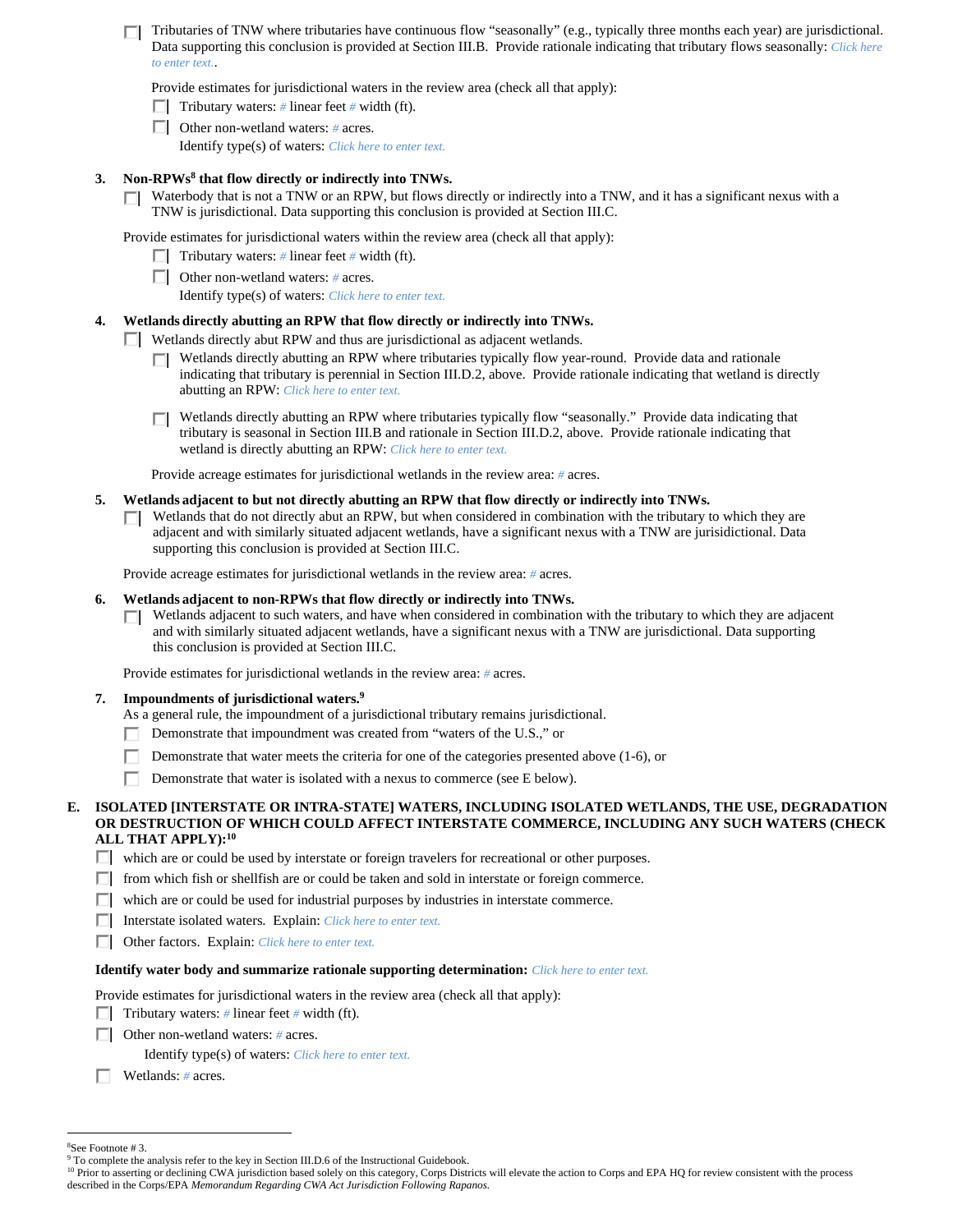| ⊽<br>п<br>п | If potential wetlands were assessed within the review area, these areas did not meet the criteria in the 1987 Corps of Engineers<br>Wetland Delineation Manual and/or appropriate Regional Supplements.<br>Review area included isolated waters with no substantial nexus to interstate (or foreign) commerce.<br>Prior to the Jan 2001 Supreme Court decision in "SWANCC," the review area would have been regulated based solely on the<br>⊽<br>"Migratory Bird Rule" (MBR).<br>Waters do not meet the "Significant Nexus" standard, where such a finding is required for jurisdiction. Explain: Click here to enter text.<br>Other: (explain, if not covered above): Click here to enter text.<br>Provide acreage estimates for non-jurisdictional waters in the review area, where the sole potential basis of jurisdiction is the MBR factors<br>(i.e., presence of migratory birds, presence of endangered species, use of water for irrigated agriculture), using best professional judgment |
|-------------|-----------------------------------------------------------------------------------------------------------------------------------------------------------------------------------------------------------------------------------------------------------------------------------------------------------------------------------------------------------------------------------------------------------------------------------------------------------------------------------------------------------------------------------------------------------------------------------------------------------------------------------------------------------------------------------------------------------------------------------------------------------------------------------------------------------------------------------------------------------------------------------------------------------------------------------------------------------------------------------------------------|
|             |                                                                                                                                                                                                                                                                                                                                                                                                                                                                                                                                                                                                                                                                                                                                                                                                                                                                                                                                                                                                     |
|             |                                                                                                                                                                                                                                                                                                                                                                                                                                                                                                                                                                                                                                                                                                                                                                                                                                                                                                                                                                                                     |
|             |                                                                                                                                                                                                                                                                                                                                                                                                                                                                                                                                                                                                                                                                                                                                                                                                                                                                                                                                                                                                     |
|             |                                                                                                                                                                                                                                                                                                                                                                                                                                                                                                                                                                                                                                                                                                                                                                                                                                                                                                                                                                                                     |
|             |                                                                                                                                                                                                                                                                                                                                                                                                                                                                                                                                                                                                                                                                                                                                                                                                                                                                                                                                                                                                     |
|             | (check all that apply):                                                                                                                                                                                                                                                                                                                                                                                                                                                                                                                                                                                                                                                                                                                                                                                                                                                                                                                                                                             |
|             | Non-wetland waters (i.e., rivers, streams): # linear feet # width (ft).                                                                                                                                                                                                                                                                                                                                                                                                                                                                                                                                                                                                                                                                                                                                                                                                                                                                                                                             |
|             | Lakes/ponds: $# \, \text{acres.}$                                                                                                                                                                                                                                                                                                                                                                                                                                                                                                                                                                                                                                                                                                                                                                                                                                                                                                                                                                   |
|             | Other non-wetland waters: # acres. List type of aquatic resource: Click here to enter text                                                                                                                                                                                                                                                                                                                                                                                                                                                                                                                                                                                                                                                                                                                                                                                                                                                                                                          |
| ⊽           | Wetlands: 0.18 acres.                                                                                                                                                                                                                                                                                                                                                                                                                                                                                                                                                                                                                                                                                                                                                                                                                                                                                                                                                                               |
|             |                                                                                                                                                                                                                                                                                                                                                                                                                                                                                                                                                                                                                                                                                                                                                                                                                                                                                                                                                                                                     |
|             | Provide acreage estimates for non-jurisdictional waters in the review area that do not meet the "Significant Nexus" standard, where such a<br>finding is required for jurisdiction (check all that apply):<br>Non-wetland waters (i.e., rivers, streams): $\#$ linear feet $\#$ width (ft).                                                                                                                                                                                                                                                                                                                                                                                                                                                                                                                                                                                                                                                                                                         |
|             | Lakes/ponds: $# \, \text{acres.}$                                                                                                                                                                                                                                                                                                                                                                                                                                                                                                                                                                                                                                                                                                                                                                                                                                                                                                                                                                   |
|             | Other non-wetland waters: # acres. List type of aquatic resource: Click here to enter text                                                                                                                                                                                                                                                                                                                                                                                                                                                                                                                                                                                                                                                                                                                                                                                                                                                                                                          |
|             | Wetlands: $#$ acres.                                                                                                                                                                                                                                                                                                                                                                                                                                                                                                                                                                                                                                                                                                                                                                                                                                                                                                                                                                                |
|             | <b>SECTION IV: DATA SOURCES.</b>                                                                                                                                                                                                                                                                                                                                                                                                                                                                                                                                                                                                                                                                                                                                                                                                                                                                                                                                                                    |
|             |                                                                                                                                                                                                                                                                                                                                                                                                                                                                                                                                                                                                                                                                                                                                                                                                                                                                                                                                                                                                     |
|             | A. SUPPORTING DATA. Data reviewed for JD (check all that apply - checked items shall be included in case file and, where checked and<br>requested, appropriately reference sources below):                                                                                                                                                                                                                                                                                                                                                                                                                                                                                                                                                                                                                                                                                                                                                                                                          |
| ☞<br>ल।     | Maps, plans, plots or plat submitted by or on behalf of the applicant/consultant: Wetland Delineation Report prepared by Templeton<br>Landscape, Architecture and Planning, dated October 23, 2016<br>Data sheets prepared/submitted by or on behalf of the applicant/consultant.                                                                                                                                                                                                                                                                                                                                                                                                                                                                                                                                                                                                                                                                                                                   |
|             | $\triangleright$ Office concurs with data sheets/delineation report.                                                                                                                                                                                                                                                                                                                                                                                                                                                                                                                                                                                                                                                                                                                                                                                                                                                                                                                                |
|             | Office does not concur with data sheets/delineation report.<br>П                                                                                                                                                                                                                                                                                                                                                                                                                                                                                                                                                                                                                                                                                                                                                                                                                                                                                                                                    |
|             | Data sheets prepared by the Corps: Click here to enter text.                                                                                                                                                                                                                                                                                                                                                                                                                                                                                                                                                                                                                                                                                                                                                                                                                                                                                                                                        |
|             | Corps navigable waters' study: Click here to enter text.                                                                                                                                                                                                                                                                                                                                                                                                                                                                                                                                                                                                                                                                                                                                                                                                                                                                                                                                            |
|             | U.S. Geological Survey Hydrologic Atlas: Click here to enter text.                                                                                                                                                                                                                                                                                                                                                                                                                                                                                                                                                                                                                                                                                                                                                                                                                                                                                                                                  |
|             | USGS NHD data.<br>П                                                                                                                                                                                                                                                                                                                                                                                                                                                                                                                                                                                                                                                                                                                                                                                                                                                                                                                                                                                 |
|             | USGS 8 and 12 digit HUC maps.                                                                                                                                                                                                                                                                                                                                                                                                                                                                                                                                                                                                                                                                                                                                                                                                                                                                                                                                                                       |
| 罓           | U.S. Geological Survey map(s). Cite scale & quad name: South Trenton Quadrangle. The site is relatively flat in the area proposed for<br>development, including the delineated wetland. The site is lower in topography toward the east and south part of the parcel, closer to<br>the unnamed tributary of Crooked Brook.                                                                                                                                                                                                                                                                                                                                                                                                                                                                                                                                                                                                                                                                          |
| 罓<br>罓      | USDA Natural Resources Conservation Service Soil Survey. Citation: Web soil survey. The wetland and the area proposed to be<br>impacted are all located within upland soils (0% hydric rating), identified as Lansing silt loam, 3-8 percent and 15-25 percent slopes.<br>National wetlands inventory map(s). Cite name: South Trenton Quad. No wetlands are identified in or adjacent to the review area. A                                                                                                                                                                                                                                                                                                                                                                                                                                                                                                                                                                                        |
|             | stream is identified along the north eastern portion of the site.                                                                                                                                                                                                                                                                                                                                                                                                                                                                                                                                                                                                                                                                                                                                                                                                                                                                                                                                   |
| 罓           | State/Local wetland inventory map(s): South Trenton Quad. There are no state-mapped wetlands on the site.                                                                                                                                                                                                                                                                                                                                                                                                                                                                                                                                                                                                                                                                                                                                                                                                                                                                                           |
| 罓           | FEMA/FIRM maps: The project is not located within a FEMA mapped floodplain.                                                                                                                                                                                                                                                                                                                                                                                                                                                                                                                                                                                                                                                                                                                                                                                                                                                                                                                         |
| г           | 100-year Floodplain Elevation is: Click here to enter text. (National Geodetic Vertical Datum of 1929)                                                                                                                                                                                                                                                                                                                                                                                                                                                                                                                                                                                                                                                                                                                                                                                                                                                                                              |
| ⊽           | Photographs: $\overline{\triangledown}$ Aerial (Name & Date): NY Orthos On-line. 2013, 2008, 2003, 1994: In each of the photos, the area in question<br>(wetland and proposed home site) appear to be an old field. In the 2003 photo, it appears that there may have been<br>some grading activity closer to the road. The wetland is not visible in any of the aerial photos, neither is the small<br>channel feature found in the field that dissipated.                                                                                                                                                                                                                                                                                                                                                                                                                                                                                                                                         |
| П           | Other (Name & Date): On-site photos were provided with the wetland delineation report.<br>or $ \nabla $                                                                                                                                                                                                                                                                                                                                                                                                                                                                                                                                                                                                                                                                                                                                                                                                                                                                                             |
|             | Previous determination(s). File no. and date of response letter:                                                                                                                                                                                                                                                                                                                                                                                                                                                                                                                                                                                                                                                                                                                                                                                                                                                                                                                                    |
| П           | Applicable/supporting case law: Click here to enter text.                                                                                                                                                                                                                                                                                                                                                                                                                                                                                                                                                                                                                                                                                                                                                                                                                                                                                                                                           |
| Е           | Applicable/supporting scientific literature: Click here to enter text.                                                                                                                                                                                                                                                                                                                                                                                                                                                                                                                                                                                                                                                                                                                                                                                                                                                                                                                              |
| ⊡           | Other information (please specify): Site inspection, performed on April 28, 2016. The USACE confirmed the wetland boundaries, and<br>looked for hydrologic connections between the wetland and nearby streams. Based upon climate data for the Syracuse area (none                                                                                                                                                                                                                                                                                                                                                                                                                                                                                                                                                                                                                                                                                                                                  |
|             | found closer), from the National Weather Service, the area has received more precipitation than average (where the delineation was<br>conducted during a drought condition in 2016). A small drainage feature was found leaving the wetland. At the time of the site<br>inspection, it had a small amount of flow. The feature then proceeded downhill, where it then diffused into a flat area near a stream.<br>However, the flow dissipated and was no longer visible. No trace of surface water could be found from this feature to the nearby<br>stream. It is estimated that the wetland is at least 150 feet from the stream, and that the drainage feature dissipated at least 75 feet from<br>the stream.                                                                                                                                                                                                                                                                                  |